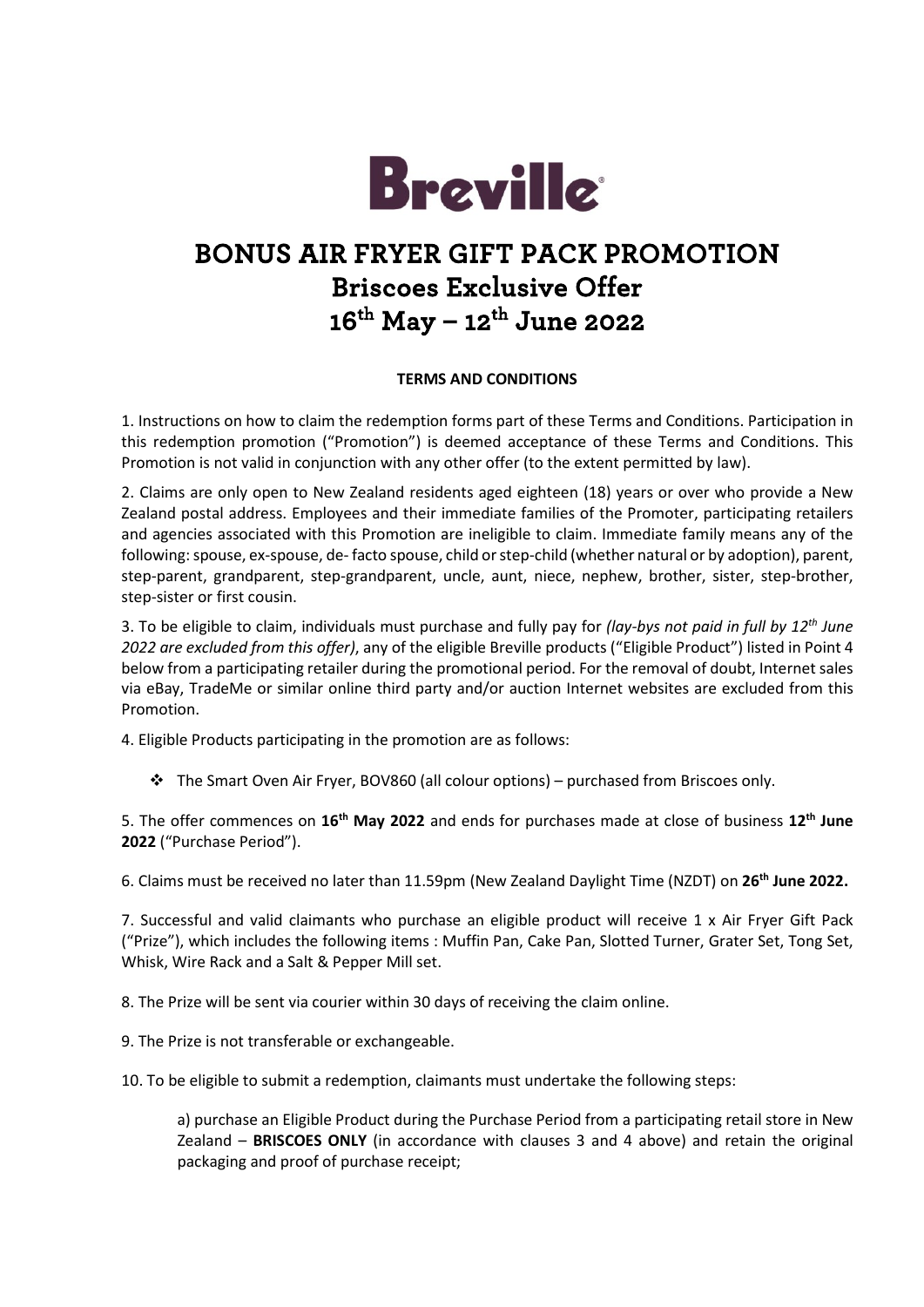b) visit the online claim form located via www.promotionsnz.breville.com and input the requested details. All entries must be received no later than 11.59pm (New Zealand Daylight Time (NZDT) on **26TH June 2022** to be eligible.

11. Incomplete, indecipherable or illegible claims will be deemed invalid.

12. The Promoter and its associated agencies or companies accept no responsibility for lost, stolen, late, damaged or misdirected claims.

13. Claimants must retain their original store purchase receipt and the full product barcode from the Eligible Product as proof of purchase. Failure to produce the proof of purchase when requested may, in the absolute discretion of the Promoter, result in invalidation of the claimant's claim and forfeiture of any right to the offer.

14. The purchase receipt must clearly specify the product purchased, price paid, store of purchase and that the Eligible Product was purchased during the Purchase Period but prior to claiming.

15. If this offer is interfered with in any way or is not capable of being conducted as reasonably anticipated due to any reason beyond the reasonable control of the Promoter, including but not limited to technical difficulties, unauthorised intervention or fraud, the Promoter reserves the right, in its sole discretion, to the fullest extent permitted by law: (a) to disqualify any claimant; or (b) to modify, suspend, terminate or cancel the offer, as appropriate. No responsibility will be accepted by the Promoter for late, lost or misdirected claims.

16. The Promoter reserves the right, at any time, to verify the validity of claims and claimants (including a claimant's identity, age and place of residence) and reserves the right, in its sole discretion, to disqualify any claimant who the Promoter has reason to believe has breached any of these Terms and Conditions, tampered with the claim process or engaged in any unlawful or other improper misconduct calculated to jeopardise fair and proper conduct of this Promotion. Errors and omissions may be accepted at the Promoter's discretion. Failure by the Promoter to enforce any of its rights at any stage does not constitute a waiver of those rights. The Promoter's legal rights to recover damages or other compensation from such offender are reserved.

17. Only one (1) claim permitted per household.

18. If there is a dispute as to the identity of a claimant, the Promoter reserves the right, in its sole discretion, to determine the identity of the claimant.

19. Claimants must ensure that all personal details provided are correct.

20. If this Promotion is interfered with in any way or is not capable of being conducted as reasonably anticipated due to any reason beyond the reasonable control of the Promoter, including but not limited to technical difficulties, unauthorised intervention or fraud, the Promoter reserves the right, in its sole discretion, to the fullest extent permitted by law:

a. to disqualify any claimant; or

b. to modify, suspend, terminate or cancel the Promotion, as appropriate.

21. Any cost associated with accessing the Internet and Promoter's website is the claimant's responsibility and is dependent on the Internet service provider used. The Promoter makes no guarantee as to the availability of its web services and will not be held responsible for interruption of services that may interfere with the ability to participate in the Promotion.

22. Nothing in these Terms and Conditions limits excludes or modifies or purports to limit, exclude or modify the statutory consumer guarantees as provided under the Competition and Consumer Act 2010, as well as any other implied warranties under consumer protection laws ("Non-Excludable Guarantees").